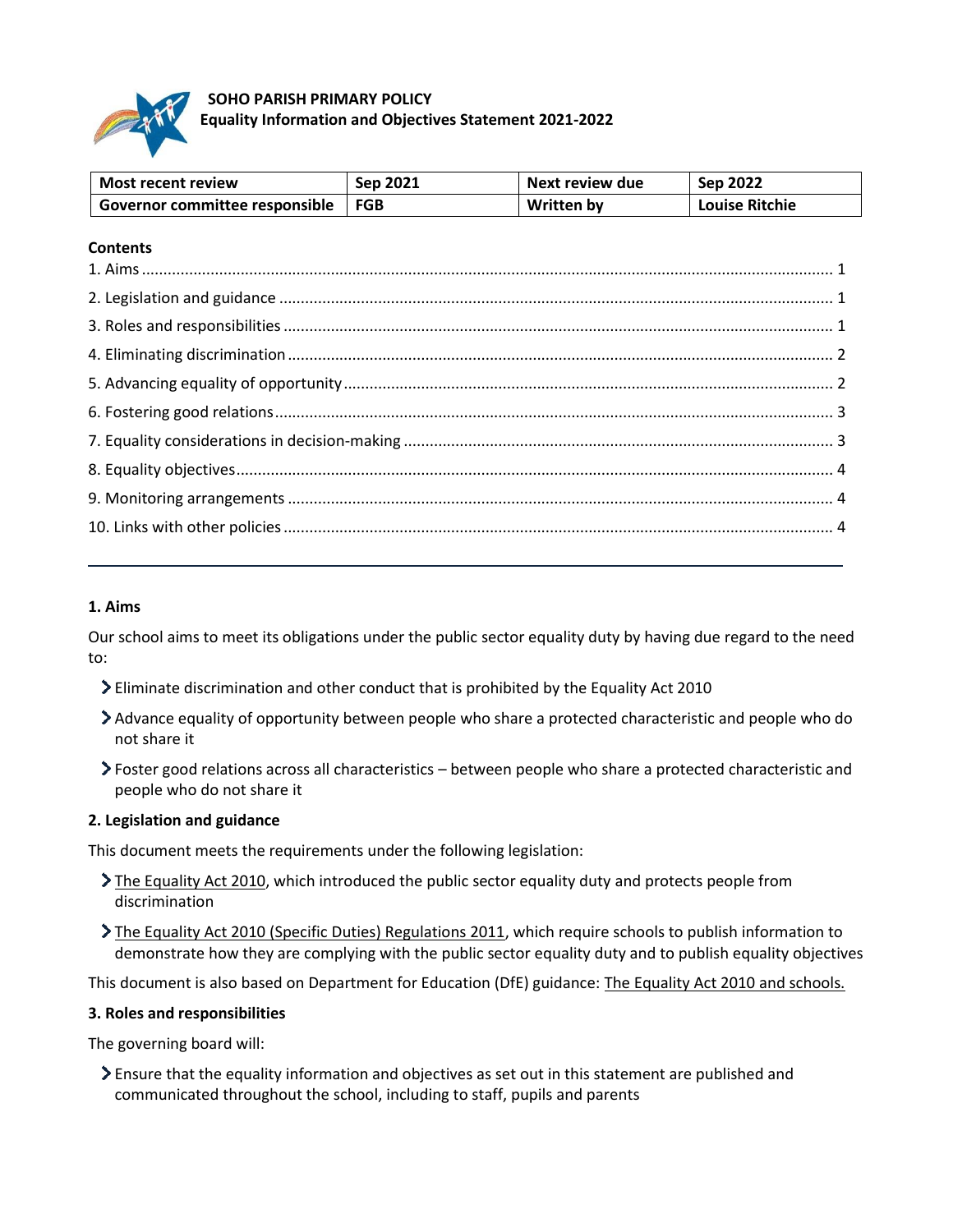- $\geq$  Ensure that the published equality information is updated at least every year, and that the objectives are reviewed and updated at least every 4 years
- Delegate responsibility for monitoring the achievement of the objectives on a daily basis to the headteacher

The equality link governor is Lady Caroline Ryder. They will:

- Meet with the designated member of staff for equality annually, and other relevant staff members, to discuss any issues and how these are being addressed
- Ensure they're familiar with all relevant legislation and the contents of this document
- Attend appropriate equality and diversity training
- Report back to the full governing board regarding any issues

The headteacher will:

- Promote knowledge and understanding of the equality objectives amongst staff and pupils
- Monitor success in achieving the objectives and report back to governors

The designated member of staff for equality will:

- Support the headteacher in promoting knowledge and understanding of the equality objectives amongst staff and pupils
- Meet with the equality link governor annually to raise and discuss any issues.
- Support the headteacher in identifying any staff training needs, and deliver training as necessary

All school staff are expected to have regard to this document and to work to achieve the objectives as set out in section 8.

# <span id="page-1-0"></span>**4. Eliminating discriminationThe school is aware of its obligations under the Equality Act 2010 and complies with non-discrimination provisions.**

Where relevant, our policies include reference to the importance of avoiding discrimination and other prohibited conduct.

Staff and governors are regularly reminded of their responsibilities under the Equality Act, for example during meetings. Where this has been discussed during a meeting it is recorded in the meeting minutes.

New staff receive training on the Equality Act as part of their induction, and all staff receive refresher training every September.

The school has a designated member of staff for monitoring equality issues, and an equality link governor. They regularly liaise regarding any issues and make senior leaders and governors aware of these as appropriate

## <span id="page-1-1"></span>**5. Advancing equality of opportunity**

As set out in the DfE guidance on the Equality Act, the school aims to advance equality of opportunity by:

- Removing or minimising disadvantages suffered by people which are connected to a particular characteristic they have (e.g. pupils with disabilities, or gay pupils who are being subjected to homophobic bullying)
- Taking steps to meet the particular needs of people who have a particular characteristic (e.g. enabling Muslim pupils to pray at prescribed times)
- Encouraging people who have a particular characteristic to participate fully in any activities (e.g. encouraging all pupils to be involved in the full range of school societies)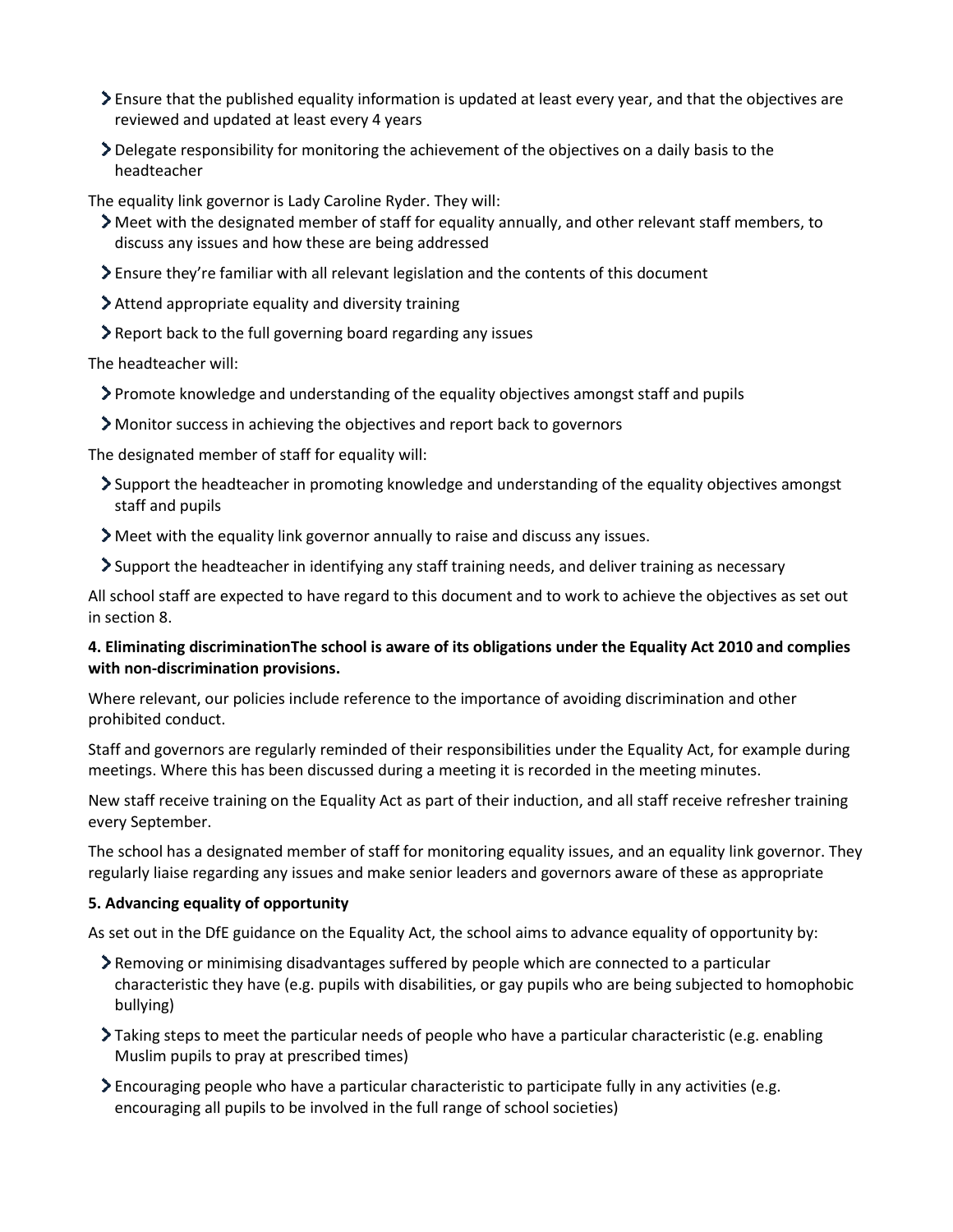In fulfilling this aspect of the duty, the school will:

- Publish attainment data each academic year showing how pupils with different characteristics are performing
- Analyse the above data to determine strengths and areas for improvement, implement actions in response and publish this information
- Make evidence available identifying improvements for specific groups (e.g. declines in incidents of homophobic or transphobic bullying)
- Publish further data about any issues associated with particular protected characteristics, identifying any issues which could affect our own pupils

### <span id="page-2-0"></span>**6. Fostering good relations**

The school aims to foster good relations between those who share a protected characteristic and those who do not share it by:

- Promoting tolerance, friendship and understanding of a range of religions and cultures through different aspects of our curriculum. This includes teaching in RE, citizenship and personal, social, health and economic (PSHE) education, but also activities in other curriculum areas. For example, as part of teaching and learning in English/reading, pupils will be introduced to literature from a range of cultures
- Holding assemblies dealing with relevant issues. Pupils will be encouraged to take a lead in such assemblies and we will also invite external speakers to contribute
- Working with our local community. This includes inviting leaders of local faith groups to speak at assemblies, and organising school trips and activities based around the local community
- Encouraging and implementing initiatives to deal with tensions between different groups of pupils within the school. For example, our school council has representatives from different year groups and is formed of pupils from a range of backgrounds. All pupils are encouraged to participate in the school's activities, such as sports clubs. We also work with parents to promote knowledge and understanding of different cultures
- We have developed links with people and groups who have specialist knowledge about particular characteristics, which helps inform and develop our approach

#### <span id="page-2-1"></span>**7. Equality considerations in decision-making**

The school ensures it has due regard to equality considerations whenever significant decisions are made.

The school always considers the impact of significant decisions on particular groups. For example, when a school trip or activity is being planned, the school considers whether the trip:

- Cuts across any religious holidays
- $\ge$  Is accessible to pupils with disabilities
- $\blacktriangleright$  Has equivalent facilities for boys and girls

<span id="page-2-2"></span>The school keeps a written record (known as an Equality Impact Assessment) to show we have actively considered our equality duties and asked ourselves relevant questions. This is recorded at the same time as the risk assessment when planning school trips and activities. The record is completed by the member of staff organising the activity and is stored electronically with the completed risk assessment.